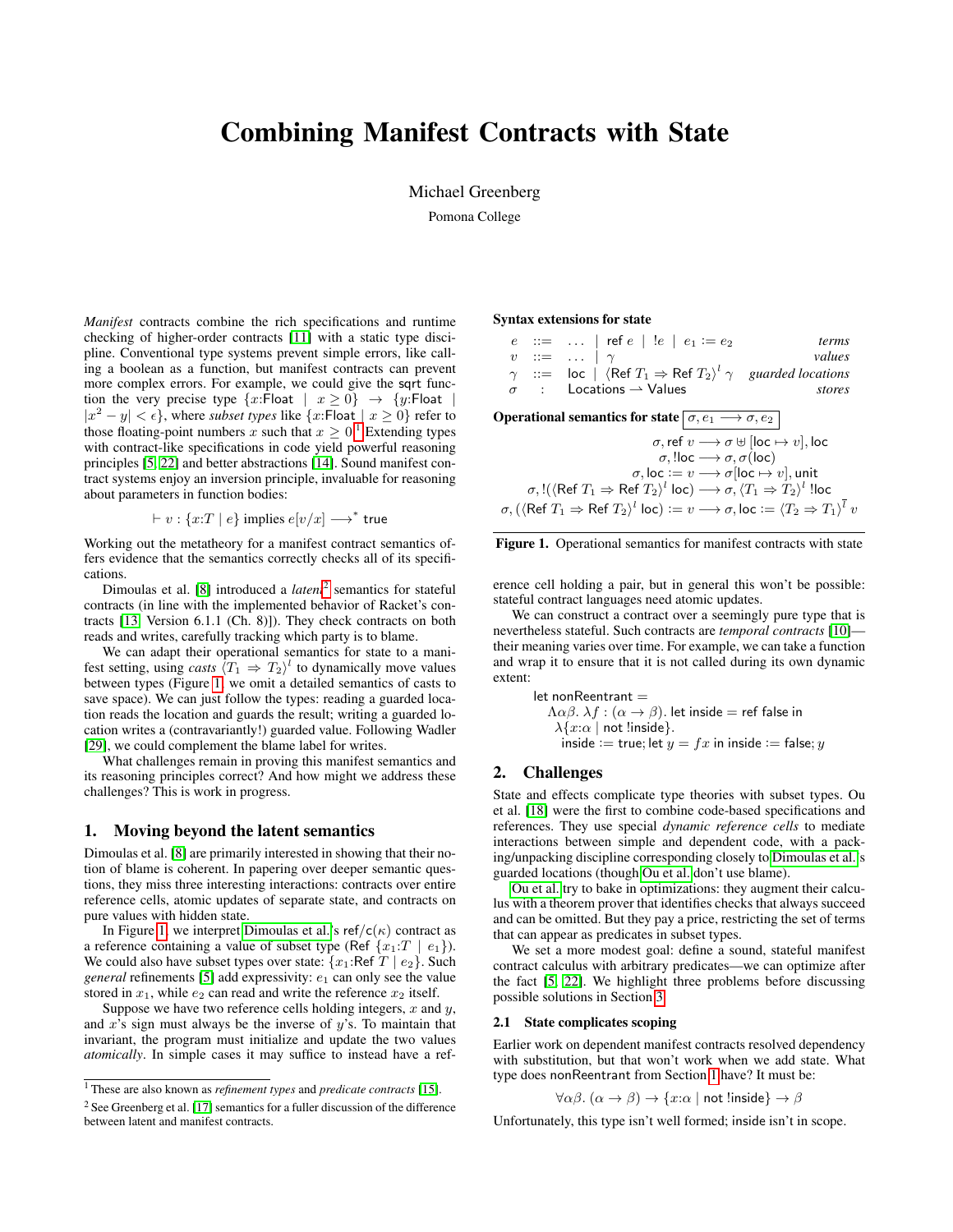#### 2.2 State introduces circularity

Not only can we use state to encode the usual fixpoint operators, we can use guarded locations themselves to write diverging contracts:

let 
$$
f : \text{Ref } (\text{Int} \to \text{Int}) = \text{ref } \lambda x. x \text{ in}
$$
  
let  $g = \langle ... \Rightarrow \text{Ref } \{x : \text{Int} \to \text{Int } | x \text{ } 0 = 0 \} \rangle^l f \text{ in}$   
 $g := \lambda x. g := (\lambda x. x + 1 - 1); x;$   
 $\downarrow g 0$ 

The call to  $g$  triggers a contract check, which writes to  $g$ , which triggers another check, and so on. We may want to statically forbid divergently circular contracts, but even converging circularity is an issue. Contracts can invalidate themselves:

$$
\begin{aligned} &\text{let } x: \text{Ref Int} = \text{ref 0 in} \\ &\langle \text{Ref Int} \Rightarrow \text{Ref } \{z: \text{Int} \mid x := -1; z \ge 0\} \rangle^l \, x \end{aligned}
$$

The first time we check the contract, it will succeed... but not the second! What inversion principle should apply here? That is, what does the type Ref  $\{z:\ln z \mid x := -1; z \ge 0\}$  *mean*?

## 2.3 State is metatheoretically challenging

Soundness proofs for manifest systems typically involve some kind of semantic subtyping. Early work included semantic subtyping as an optimization, but also to account for the types of constants and congruence steps. (See Belo et al. [\[5\]](#page-1-1) for a full discussion.) Proving type soundness calls for heavyweight methods, like axiomatization [\[12,](#page-1-8) [18\]](#page-2-3), logical relations [\[16\]](#page-2-4), and bisimulation [\[22\]](#page-2-0). State complicates these proof techniques, but we can start by using stepindexing and Kripke models in our logical relations [\[2,](#page-1-9) [3\]](#page-1-10).

#### <span id="page-1-7"></span>3. Ways forward

How can we assign meaning to stateful contracts? Two approaches seem promising for handling scoping and circularity.

## 3.1 Type and effect systems

Talpin and Jouvelot [\[27\]](#page-2-5)'s type and effect systems extend a static typing discipline with information about effects. Some of this information will be critical for scoping. In order to have nonReentrant from Section [1](#page-0-3) have a well formed dependent type, we must account for the allocation that happens in its body:

$$
\forall \alpha \beta \ldotp (\alpha \rightarrow \beta) \stackrel{\text{alloc inside}}{\rightarrow} \{x : \alpha \mid \text{not } ! \text{inside}\} \rightarrow \beta
$$

Not only will effect annotations resolve issues with scoping, they'll be essential for exposing the stateful parts invariants—the contract might also want to track when inside is true.

Effect tracking could help us manage circularity in contracts. Effect-free contracts aren't circular. We can allow some effects while still avoiding circularity by putting memory locations (or other possible sources of effects) in a partial order. Contracts written at level l can allow effects at lower levels  $l' \sqsubset l$ .

To manage scoping, we'll need static effect tracking. But dynamic or gradual (mixed static and dynamic) approaches would suffice [\[4\]](#page-1-11) for dealing with circularity.

#### 3.2 Information flow control

Information flow control (IFC) offers a strong security guarantee: *noninterference*. That is, changing the secure inputs to a program doesn't change the insecure outputs. IFC won't help with scoping, but it can prevent circularities in contract checking. We can mark contract code as insecure and mark some bits of state as secure then contracts won't interfere (read or write) such forbidden state.

IFC can be enforced statically, dynamically, or gradually [\[9,](#page-1-12) [21,](#page-2-6) [24\]](#page-2-7). Either way would be fine for enforcing non-circularity, but how do we take a noninterference proof and use it to derive inversion principles and type soundness?

# 4. Other related work

Xi and Pfenning [\[30\]](#page-2-8)'s subset types use a more restricted language of indices than Ou et al. [\[18\]](#page-2-3); Rondon et al. [\[20\]](#page-2-9) makes a similar restriction on the language of indices. Svendsen et al. [\[25\]](#page-2-10),  $F^*$  [\[26\]](#page-2-11) and Casinghino et al. [\[6\]](#page-1-13)'s  $\lambda^{\theta}$  mix dependently typed programs with effects, but checking dependent and other 'refined' types statically—which we check dynamically. Ahman [\[1\]](#page-1-14) studies a static refinement type theory over an algebraic theory of effects.

Tov and Pucella [\[28\]](#page-2-12) use stateful latent contracts to dynamically check interactions between affine and unlimited types. Ideally, a manifest version of their makeAffineFunContract could be proved correct directly using the reasoning principles of a stateful manifest language (an open version [\[31\]](#page-2-13) of a parametricity relation [\[5\]](#page-1-1))

Owens [\[19\]](#page-2-14) interprets contract checking itself as an effect, following Degen et al. [\[7\]](#page-1-15)'s observations about contracts and laziness.

Shinnar [\[23\]](#page-2-15) uses *delimited checkpoints* to implement stateful latent contracts in Haskell. Checking is delimited—contracts roll back their writes after checking. Can we adapt these techniques to *manifest* contracts, which need not just an intuitive semantics, but a coherent notion of meaning?

#### Acknowledgments

Greg Morrisett suggested the idea of using noninterference to avoid circularity in contract checking. This work was supported in part by the NSF under grant CNS 1111520 at Princeton University.

# References

- <span id="page-1-14"></span>[1] D. Ahman. Refinement types and algebraic effects, 2013. HOPE.
- <span id="page-1-9"></span>[2] A. Ahmed, D. Dreyer, and A. Rossberg. State-dependent representation independence. In *Principles of Programming Languages (POPL)*, 2009. [doi: 10.1145/1480881.1480925.](http://dx.doi.org/10.1145/1480881.1480925)
- <span id="page-1-10"></span>[3] A. W. Appel and D. McAllester. An indexed model of recursive types for foundational proof-carrying code. *ACM Trans. Program. Lang. Syst.*, 23(5):657–683, Sept. 2001. [doi: 10.1145/504709.504712.](http://dx.doi.org/10.1145/504709.504712)
- <span id="page-1-11"></span>[4] F. Bañados Schwerter, R. Garcia, and E. Tanter. A theory of gradual effect systems. In *International Conference on Functional Programming (ICFP)*, 2014. [doi: 10.1145/2628136.2628149.](http://dx.doi.org/10.1145/2628136.2628149)
- <span id="page-1-1"></span>[5] J. F. Belo, M. Greenberg, A. Igarashi, and B. C. Pierce. Polymorphic contracts. In *European Symposium on Programming (ESOP)*, 2011.
- <span id="page-1-13"></span>[6] C. Casinghino, V. Sjöberg, and S. Weirich. Combining proofs and programs in a dependently typed language. In *Principles of Programming Languages (POPL)*, 2014. [doi: 10.1145/2535838.2535883.](http://dx.doi.org/10.1145/2535838.2535883)
- <span id="page-1-15"></span>[7] M. Degen, P. Thiemann, and S. Wehr. True lies: Lazy contracts for lazy languages (faithfulness is better than laziness). In *ATPS*, Lübeck, Germany, 2009.
- <span id="page-1-3"></span>[8] C. Dimoulas, S. Tobin-Hochstadt, and M. Felleisen. Complete monitors for behavioral contracts. In *Programming Languages and Systems*, volume 7211. 2012. [doi: 10.1007/978-3-642-28869-2](http://dx.doi.org/10.1007/978-3-642-28869-2_11) 11.
- <span id="page-1-12"></span>[9] T. Disney and C. Flanagan. Gradual information flow typing. In *Workshop on Script-to-Program Evolution (STOP)*, 2011.
- <span id="page-1-6"></span>[10] T. Disney, C. Flanagan, and J. McCarthy. Temporal higher-order contracts. In *International Conference on Functional Programming (ICFP)*. ACM, 2011. [doi: 10.1145/2034773.2034800.](http://dx.doi.org/10.1145/2034773.2034800)
- <span id="page-1-0"></span>[11] R. B. Findler and M. Felleisen. Contracts for higher-order functions. In *International Conference on Functional Programming (ICFP)*, 2002.
- <span id="page-1-8"></span>[12] C. Flanagan. Hybrid type checking. In *Principles of Programming Languages (POPL)*, 2006.
- <span id="page-1-4"></span>[13] M. Flatt and PLT. Reference: Racket. Technical Report PLT-TR-2010-1, PLT Design Inc., 2010. <http://racket-lang.org/tr1/>.
- <span id="page-1-2"></span>[14] M. Greenberg. *Manifest Contracts*. PhD thesis, University of Pennsylvania, November 2013.
- <span id="page-1-5"></span>[15] M. Greenberg. A refinement type by any other name, Mar. 2015. URL <http://goo.gl/KaHLBG>. Blog post.